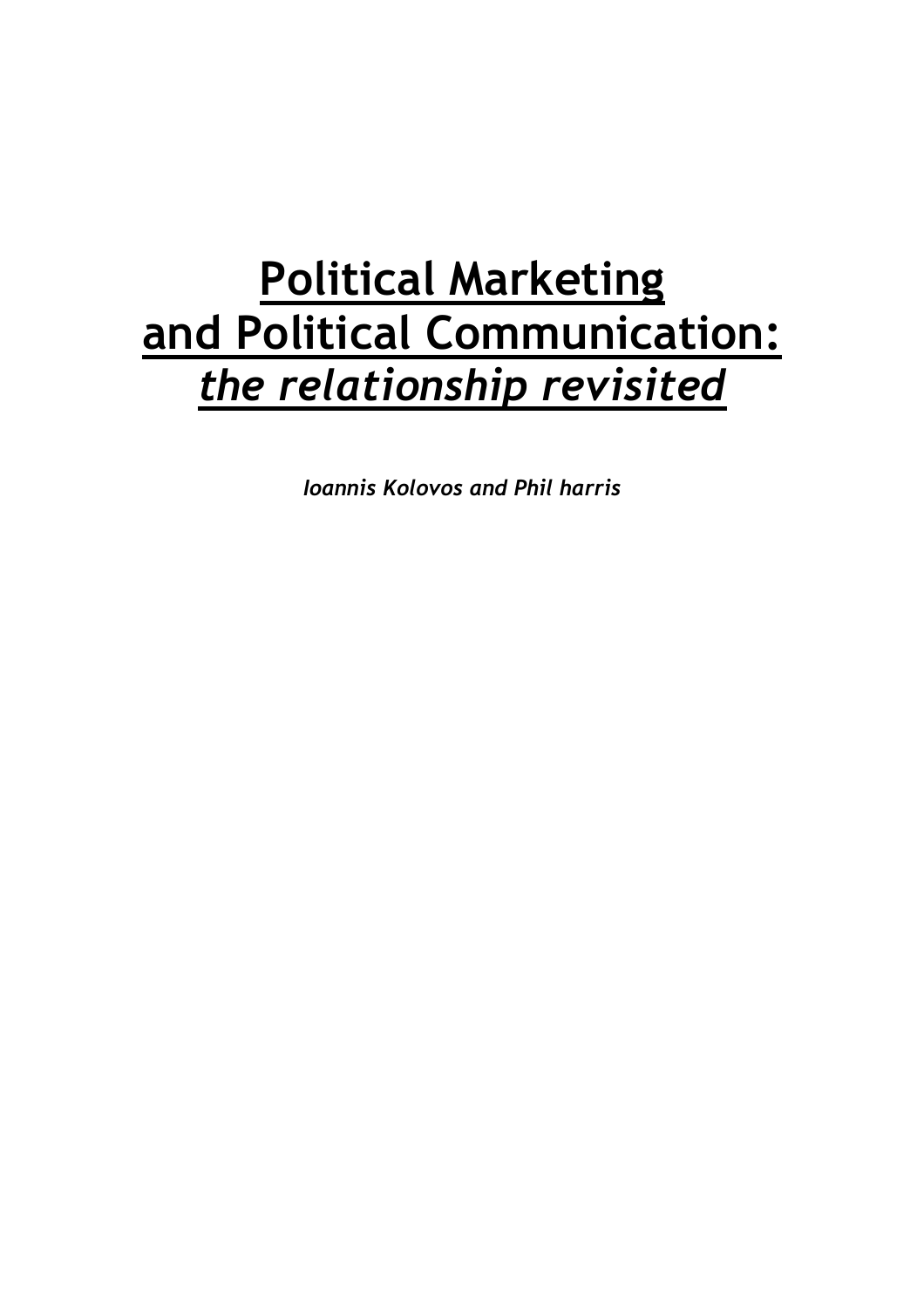## Political Marketing: a definition

Harrop (1990) perceives political marketing as being not just about political advertising, party political broadcasts and electoral speeches but covering the whole area of party positioning in the electoral market. Kavanagh (1995, 1996) sees political marketing as electioneering, i.e. as a set of strategies and tools to trace and study public opinion before and during an election campaign, to develop campaign communications and to assess their impact. A similar view is expressed by Scammell (1995).

Maarek (1995) conceptualises political marketing as "a complex process, the outcome of a more global effort implicating all the factors of the politician's political communication" (p. 2) and emphasises that "'political marketing' is the general method of 'political communication', one of its means" (p.28). He considers the introduction of marketing in politics as an outcome of "the elaboration of a policy of political communication…a global strategy of design, rationalisation and conveyance of modern political communication" (p. 2).

As a visual aid for his use of terminology, Maarek (1995), provides figure 1 (p. 28):



Figure 1. Commercial and political marketing: two parallel strategies (adapted from Maarek).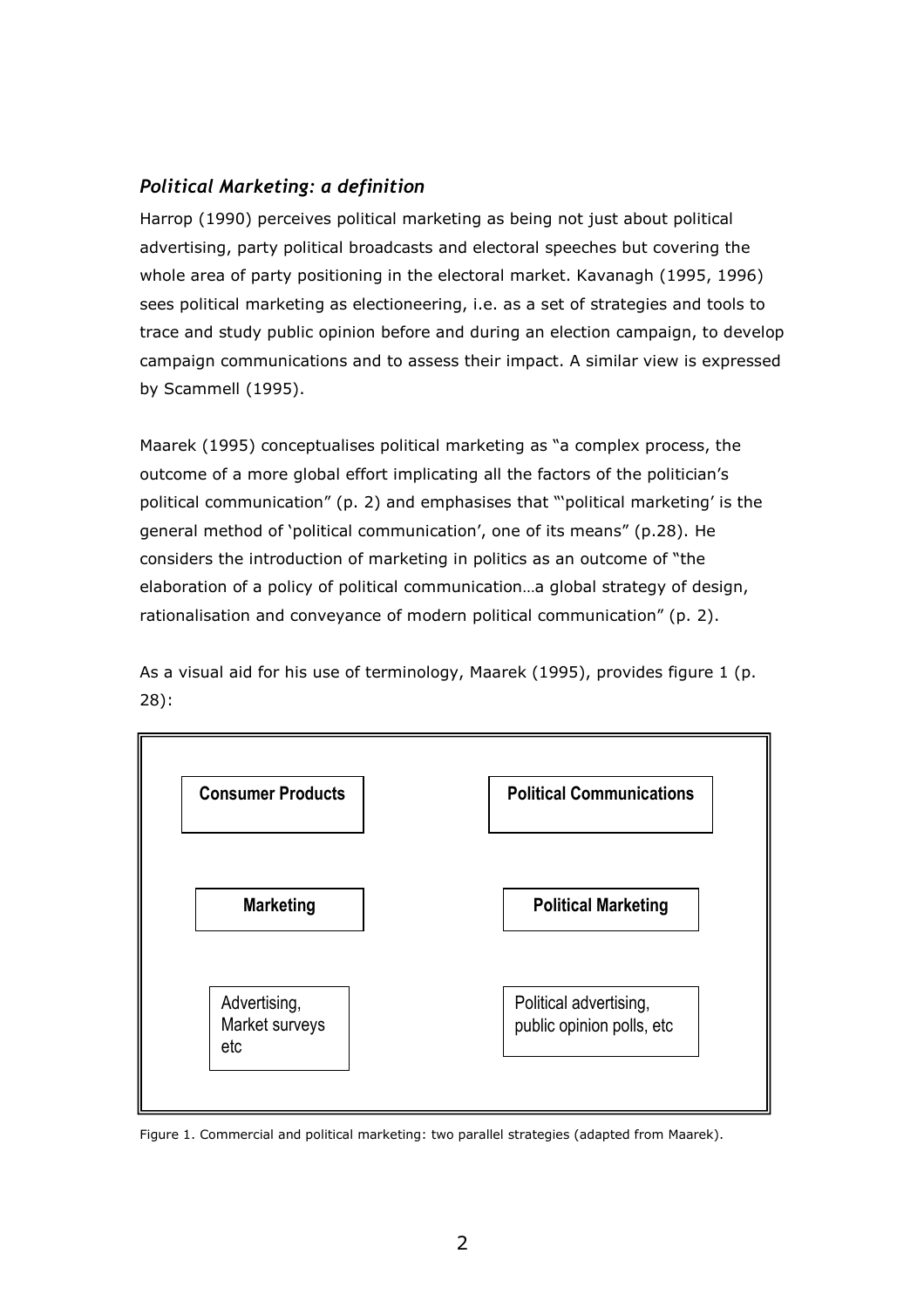One terminological inconsistency should be noted though. In the aforementioned figure, Maarek appears to equate a company's consumer products with a political party's political communications. Such a parallel cannot be drawn, as a party's "product" consists not of its political communications but of: a) its ideological platform and its set of policy proposals, b) the party leader, the candidates and party officials and c) party members in general (for a more detailed analysis see Butler and Collins, 1994 and 1999).

In Maarek's view, political marketing has become an integral and vital component of political communication. In his words: "Political communication…encompasses the entire marketing process, from preliminary market study to testing and targeting" (p. 28). It should be noted that Maarek admits that the main areas of application of political marketing are image-making campaigns and election campaigns.

Lock and Harris (1996) point out that "political marketing is concerned with communicating with party members, media and prospective sources of funding as well as the electorate" (p. 21) while Wring (1997) defines political marketing as "the party or candidate's use of opinion research and environmental analysis to produce and promote a competitive offering which will help realise organisational aims and satisfy groups of electors in exchange for their votes" (p. 653).

O' Cass (1996) argues that the use of marketing "offers political parties the ability to address diverse voter concerns and needs through marketing analyses, planning, implementation and control of political and electoral campaigns" (p. 48). Taking this one step forward he argues that "the central purpose of political marketing is to enable political parties and voters to make the most appropriate and satisfactory decisions" (p. 59-60).

O' Cass (1996) uses an exchange model to define political marketing. According to him, when voters cast their votes, a transaction takes place. In return for their votes, the party/candidate offers better government and policies after election. This way, O' Cass argues, marketing can be applied to political processes as it is specifically interested in how these transactions are created, stimulated and valued. Lock and Harris (1996), commenting on the exchange model, argue that it has "a great deal to offer as a working definition of political marketing" (p. 28). They note though that, as it is, the exchange definition of political marketing is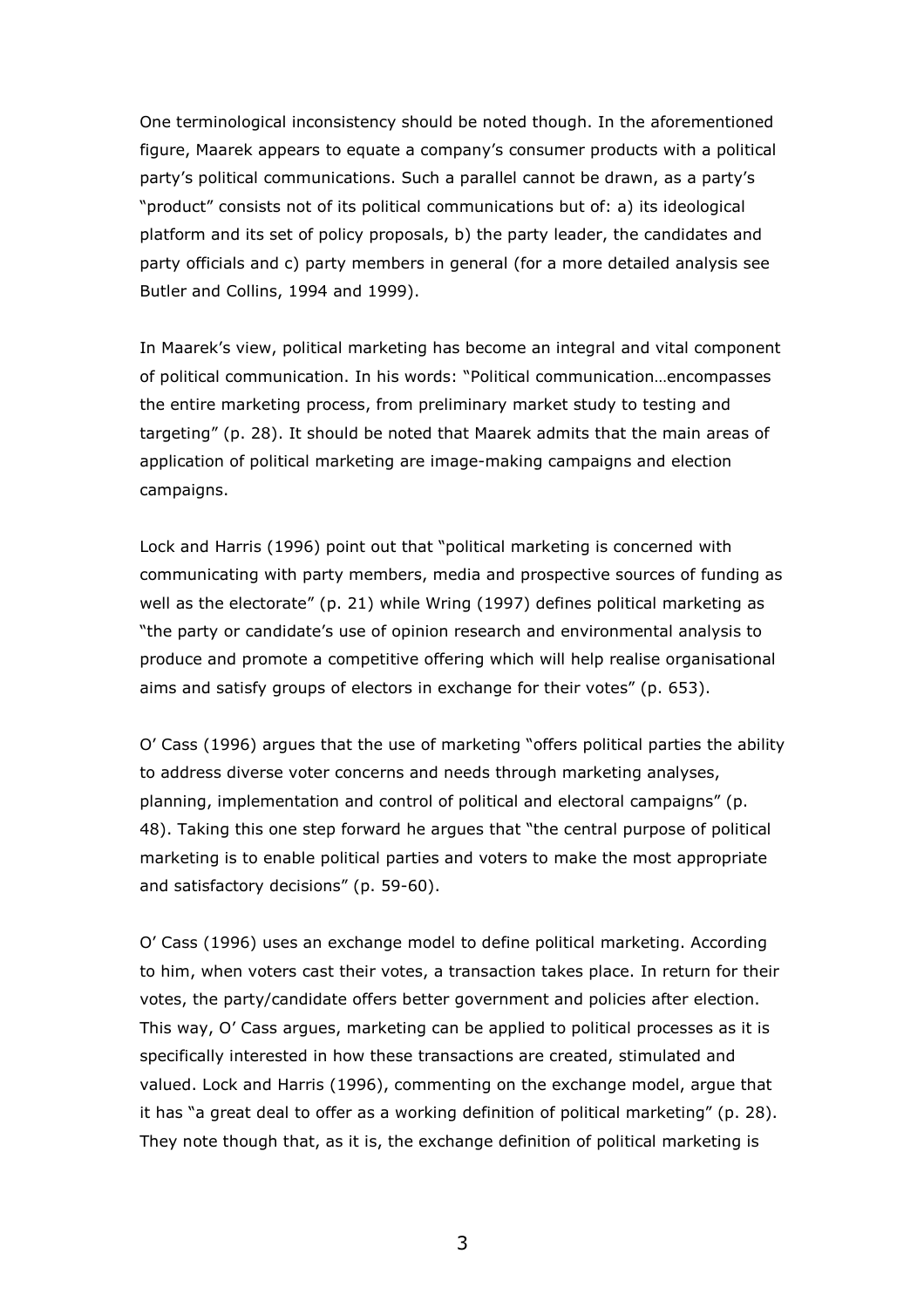broad enough to include "everything that is conventionally regarded as political science" (p. 28).

Scammell (1999) notes that, due to the rapid expansion and the diversity of this field of science, there is still no consensus on the definition of political marketing. In her view, political marketing shares with history the desire to explain political leaders' behaviour, shares with political science the desire to understand the political processes and shares with political communication an interest in the art of persuasion.

## Mainstream marketing and political marketing

The American Marketing Association "adopted" the concept of political marketing by incorporating the crucial word "ideas" in its redefinition of marketing in 1985. Thus, the AMA definition of marketing read:

"Marketing is the process of planning and executing the conception, pricing, promotion and distribution of ideas, goods and services to create exchanges that satisfy individual and organisational objectives" (cited in Wring, 1997: 652).

Harrop (1990) finds similarities between political marketing and services marketing; a view which is also shared by Scammell (1995).

For Lees-Marshment (2001b) political marketing is the outcome of the marriage between marketing and politics and, empirically, "it represents the permeation of the political arena by marketing" (p. 693). In her view this combination provides a more complete picture of the behaviour of political parties.

Lock and Harris (1996) identify seven main differences between mainstream and political marketing:

1. unlike every other purchasing decision, all voters make their choice on the same day. Moreover, although there are similarities between opinion polls and brand shares' tracking methods, the latter are based on actual purchasing decisions while the former are based on hypothetical questions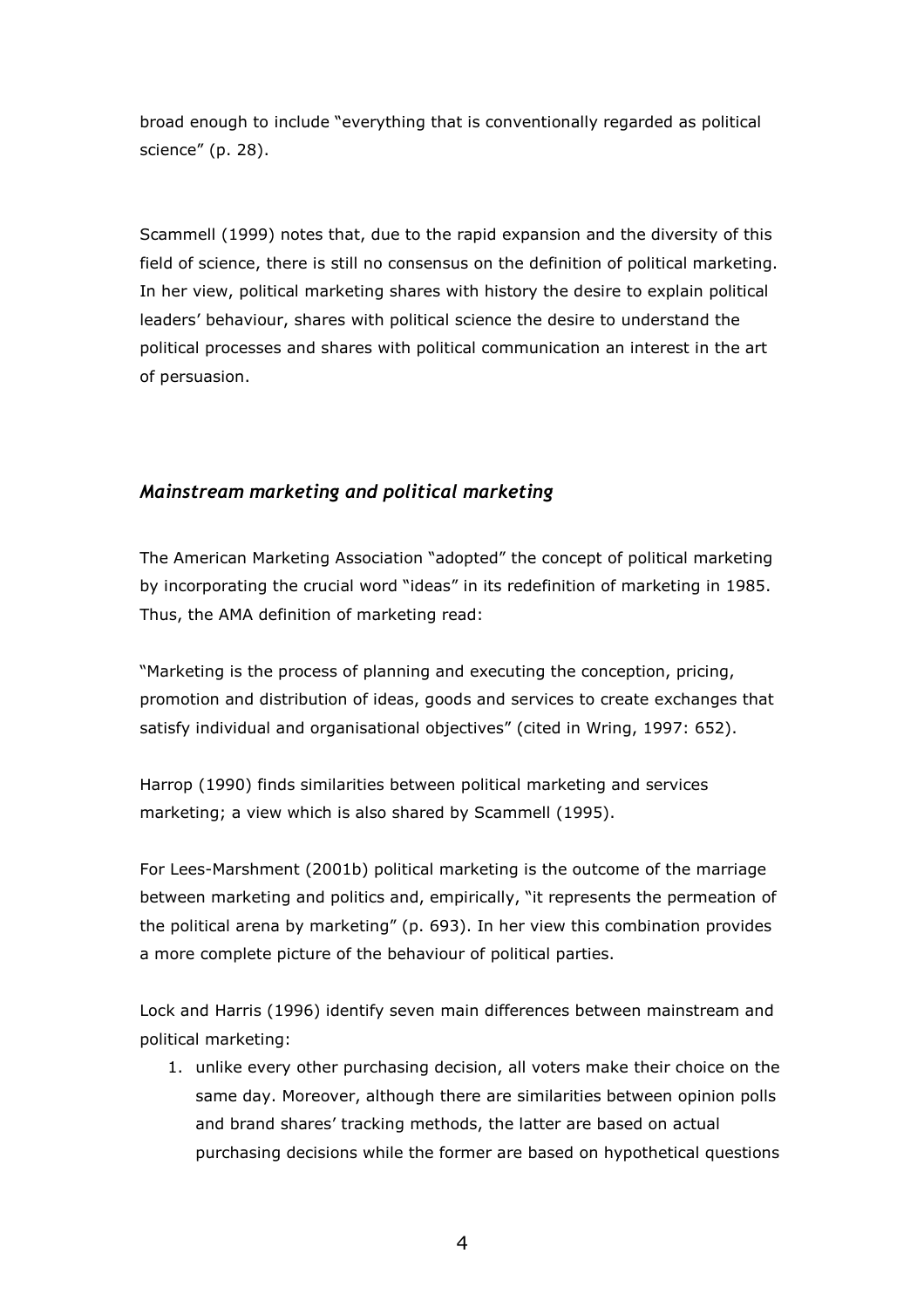- 2. voting choice, unlike any other purchasing decision, has no direct or indirect individual costs attached to it.
- 3. voters have to live with the collective choice even though it may not have been their preference
- 4. in elections winner takes all, especially in countries such as the UK where the electoral system is "first past the post".
- 5. political parties and candidates are complex intangible products which the voters cannot unbundle and thus they have to decide on the totality of the package
- 6. in many countries (this applies to the UK as well) it is very difficult to form a new and successful party
- 7. in most mainstream marketing situations, brand leaders tend to stay in front

Kotler and Kotler (1999) also add that the political arena, unlike the commercial world, is highly charged with ideas, emotions, conflict and partisanship. Moreover, O' Shaughnessy (1999) points out that the use of negative advertising does not apply to mainstream marketing.

Lock and Harris (1996) conclude that political marketing is at a "craft" stage and they find the assumption that there is direct transferability of mainstream marketing theory to political marketing "questionable" (p. 23). They claim that political marketing has to develop its own frameworks by adapting the core marketing literature and develop its own predictive and prescriptive models.

As Kotler and Kotler (1999) point out, "conscious marketing only promises to maximize the candidate's potential…[A]pplying standard marketing techniques to political campaigning will at least ensure that the campaign's planning is systematic, efficient, and voter oriented. Marketing can promote the most effective use of scarce resources, generate valuable information for both the candidate and the voters, and promote greater responsiveness in the political process" (p. 17-18).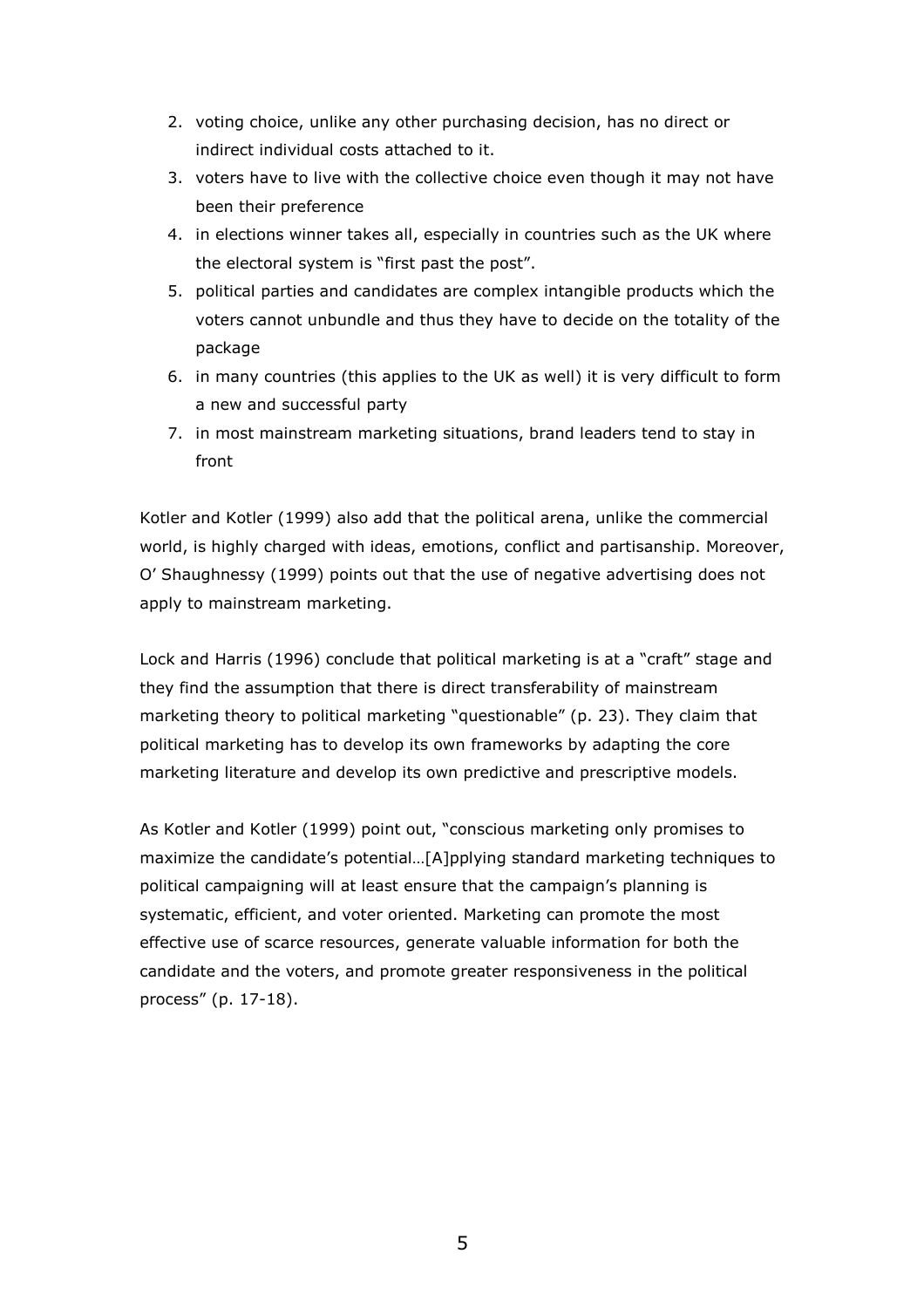## The usefulness of political marketing

Lock and Harris (1996) note that political scientists perceive political marketing "in the context of political communications in the immediate pre-election period" (p. 27). Similarly, Butler and Collins (1996), argue that political scientists have defined political marketing too narrowly.

Scammell (1999) points out that from the perspective of political scientists, political marketing is located in the field of campaign studies and, although it offers a useful vocabulary and typology, they disagree that it provides an adequate theoretical framework for understanding the campaign process. On the other hand, Harrop (1990) argues that "a marketing perspective offers a fresh slant on understanding electoral change and that marketing techniques have...improved the quality of political communication in British elections" (p. 277). In his view, political marketing can be useful in assessing the role of party images in electoral choices. This aspect has been overlooked by political science which is usually preoccupied with policies and ideologies. Political science, by placing emphasis on conflicting interests, also overlooks political marketing's concern with parties' and voters' shared and mutual interests.

O' Shaughnessy (2001) notes that some political scientists have been completely negative towards the concept of political marketing. But, a small group of them have embraced it by pointing out its distinctive strengths which are not accessible through political science theory. On a similar note, Lees-Marshment (2001a) argues that political marketing analysis could help explain party behaviour and predict its consequences. Thus, it has the potential to advance the understanding of political behaviour.

Moreover, as Butler and Collins (1999) emphasise, political science focuses on institutional relationships and the policy-making process, and thus, political marketing can be useful by focusing on campaign strategy and management. The already existing body of marketing knowledge and technical expertise can also broaden the understanding of political motivation and behaviour.

6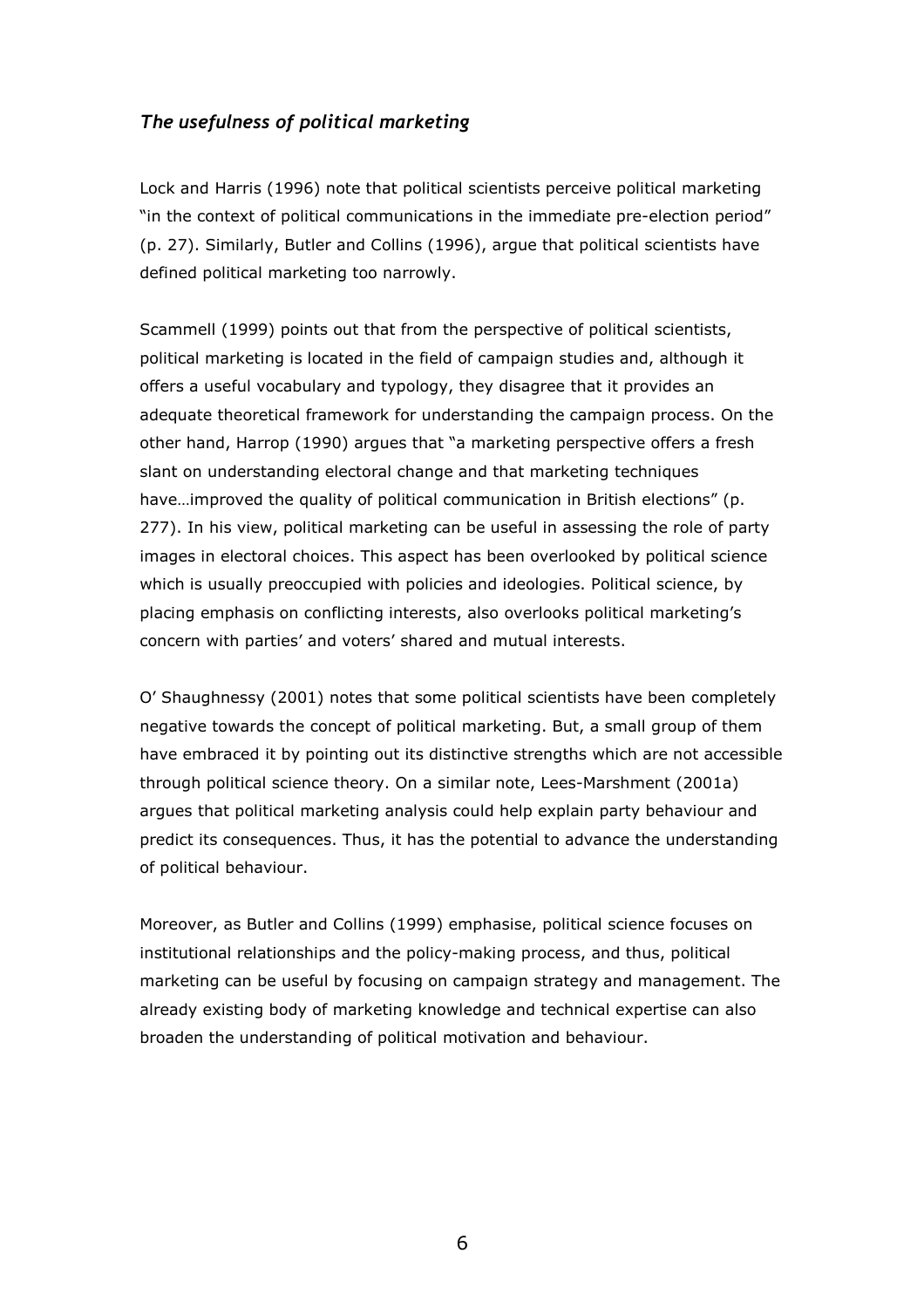### A new role for political marketing: the permanent campaign

Scammell (1995) argues that the blurring of boundaries between governing and permanent campaigning could lead to the engineering of consent. She also notes the worrying fact of political consultants' participation "into the inner sanctum of government" (p. 14). Still, she counterargues that the application of the marketing concept in politics may result in politics becoming more democratic. Political marketing can improve the quantity and quality of information flows from the electorate to parties and candidates, thus making them more sensitive and responsive to voters' needs. At the same time, it improves the channels of communication from politicians to the electorate and even more to every specific segment of voters. Thus, Scammell (1995) concludes that "'political marketing' provides a rational way for parties or candidates to behave in conditions of competitive mass democracy" (p. 18-19).

O' Shaughnessy (2001) argues that through the concept of the permanent campaign, political marketing has become "the organising principle round which policy was constructed" (p. 1048). For Smith and Hirst (2001) this development signals that political marketing has moved to the era of strategic marketing and, thus, it is not just a short-term tactical device mainly for gathering information in the run-up to elections, but a longer-term permanent process which aims to ensure continued governance.

Similarly, Lees-Marshment (2001a) puts forward a broader theoretical concept: that of comprehensive political marketing. She argues that this new concept views political marketing as applicable to the whole behaviour of a political organisation. In her words, it is about "not simply how [parties] campaign, or how individual candidates organise, but how parties design their "product". Analysis is made of behaviour at the beginning through to end of an electoral cycle (not just the election campaign) and includes the leadership, MPs (and candidates), membership, staff, symbols, constitution, activities such as party conferences and policies" (p. 1075).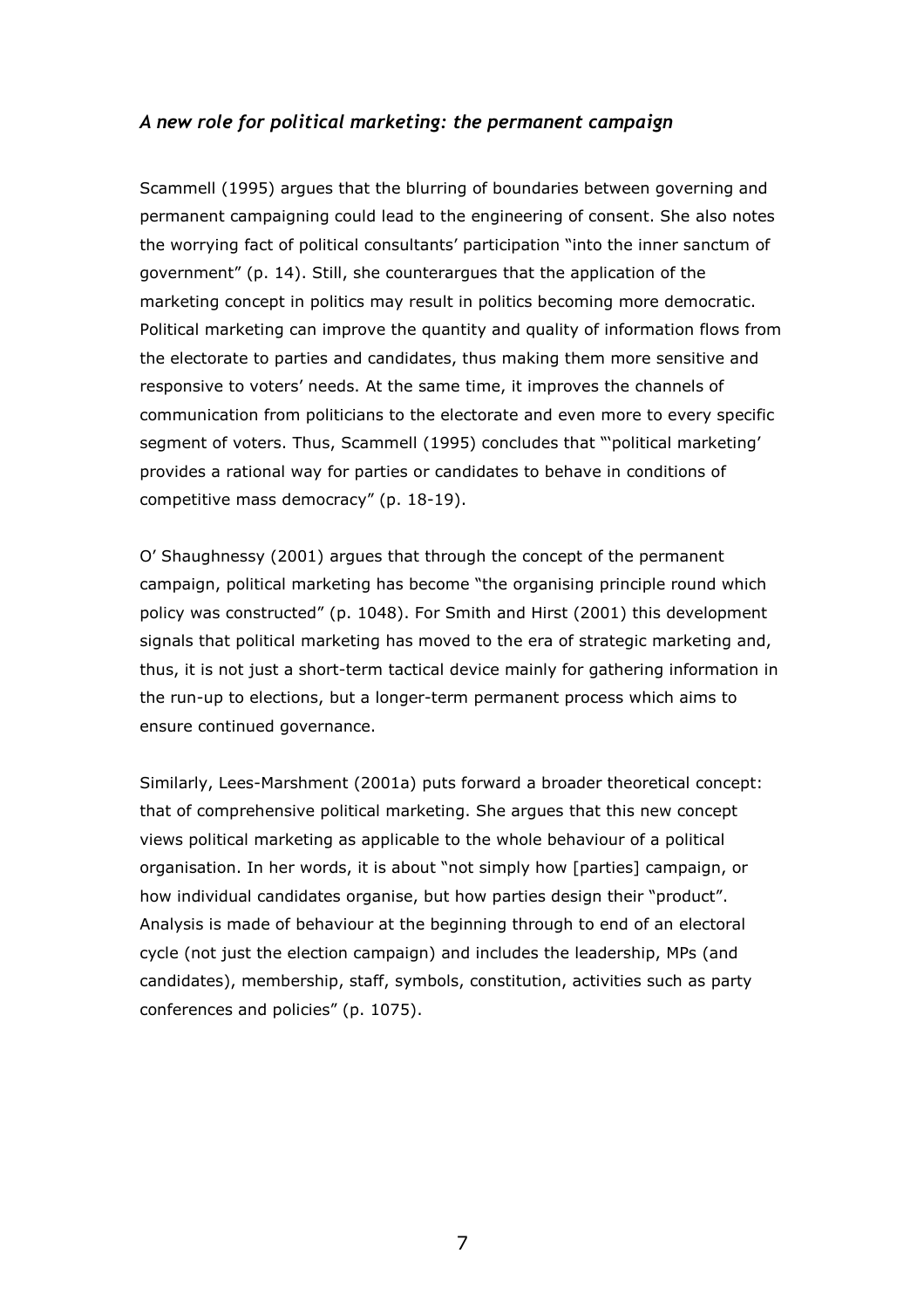## Political Communication: a definition

In an overview of the field of political communication in the UK, Franklin (1995) points out the broadness of character, the range and the lack of clarity of what falls into the concept of political communication. Franklin, in an effort, to operationalise this vast field, provides the following, very comprehensive and detailed, definition:

"The field of political communication studies the interactions between media and political systems, locally, nationally, and internationally" (p. 225). Franklin argues that political communication focuses on the analysis of:

- a) the political content of the media
- b) the actors and agencies involved in the production of that content
- c) the impact of political media content on the audience and/or on policy development
- d) the impact of the political system on the media system
- e) the impact of the media system on the political system

Commenting on that definition, Franklin (1995) emphasises that it "will need to accommodate even further diversity, expressing the varied analytical approaches, assumptions, and disciplinary backgrounds of communication scholars" (p. 226). These backgrounds range from political science to history, from cultural theory to sociology and to social psychology.

#### Political Marketing and Political Communication

Scammell (1999) notes that "the political communications literature…tends to treat political marketing as only one aspect of broader processes" (p. 720). According to her, political communicators perceive political marketing as "a response to developments in media and communication technologies" (p. 720) and tend to view modern politics as intertwined with the media. The emergence of non-ideological "catch-all" parties and the role of the media as an autonomous major actor in the political process trouble political communication scholars who emphasise the potential consequences for civic engagement with politics and voice concerns over the quality of communication output and its influence on the democratic system as a whole.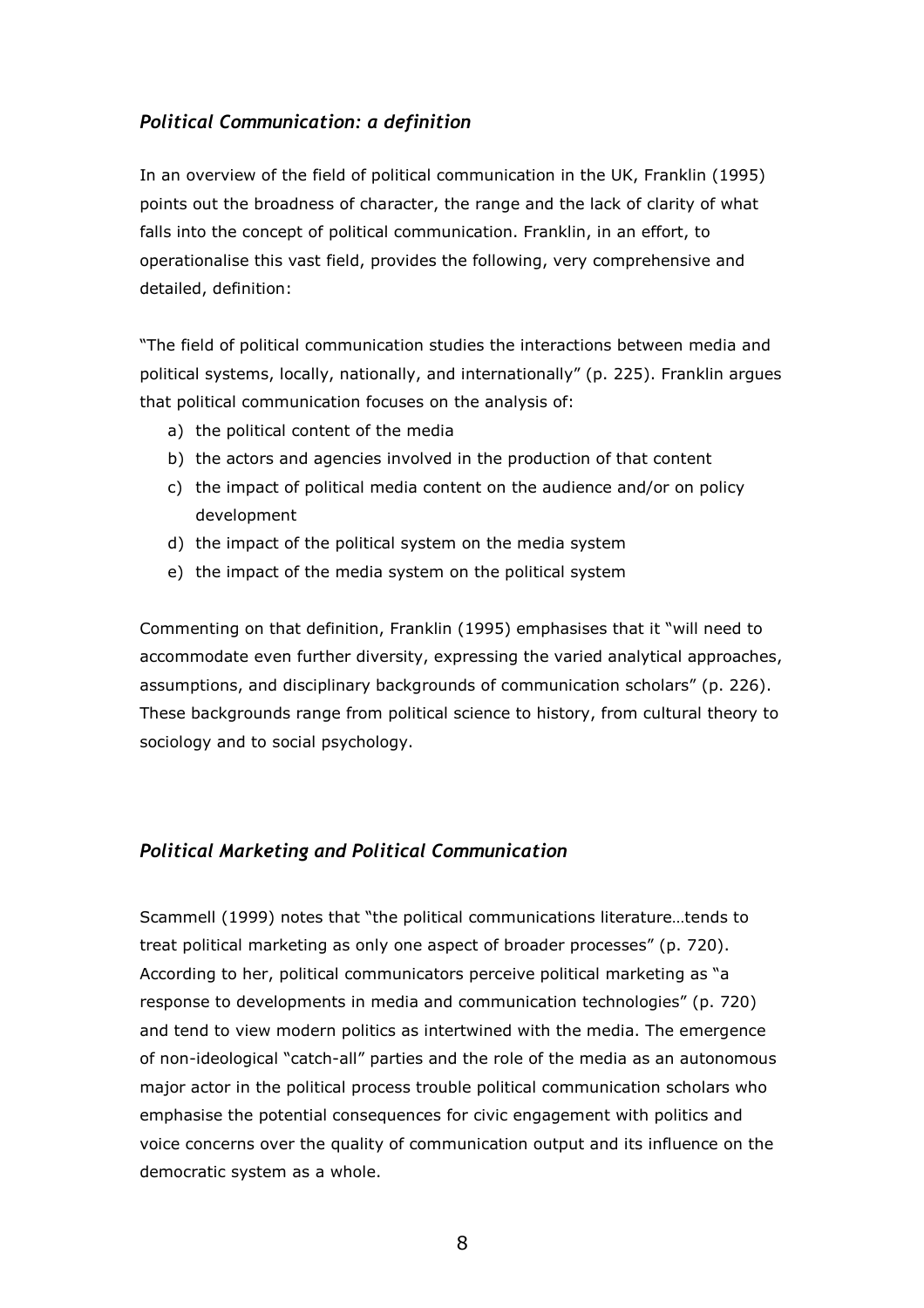In Scammell's (1995, 1999) view, marketing's unique contribution is the introduction of strategic concern regarding the electorate's wants and needs. The incorporation of strategy in election campaigning influences goals, priorities, policies and party behaviour. At the same time, this "strategy" element is a very serious threat to democratic processes. Scammell (1995) notes though that political marketing should be discerned from propaganda as the former involves reciprocity which the latter lacks.

Emphasis on strategy introduces a new focus, which shifts away from the use of promotional techniques and deals with the overall strategic objectives of parties and candidates. According to Scammell (1999), this new focus "effectively reverses the perspective offered by campaign studies/political communications approaches. Political marketing is no longer a subset of broader processes: political communications becomes a subset of political marketing, tools of promotion within the overall marketing mix" (p. 723).

Lees-Marshment (2001b) argues that political communication focuses on the role of long-term communication while political marketing is more comprehensive binding together campaigning, political communication, market intelligence, product design and product promotion.

Butler and Collins (1994, p. 21) present the structural characteristics of political marketing as follows (figure 2):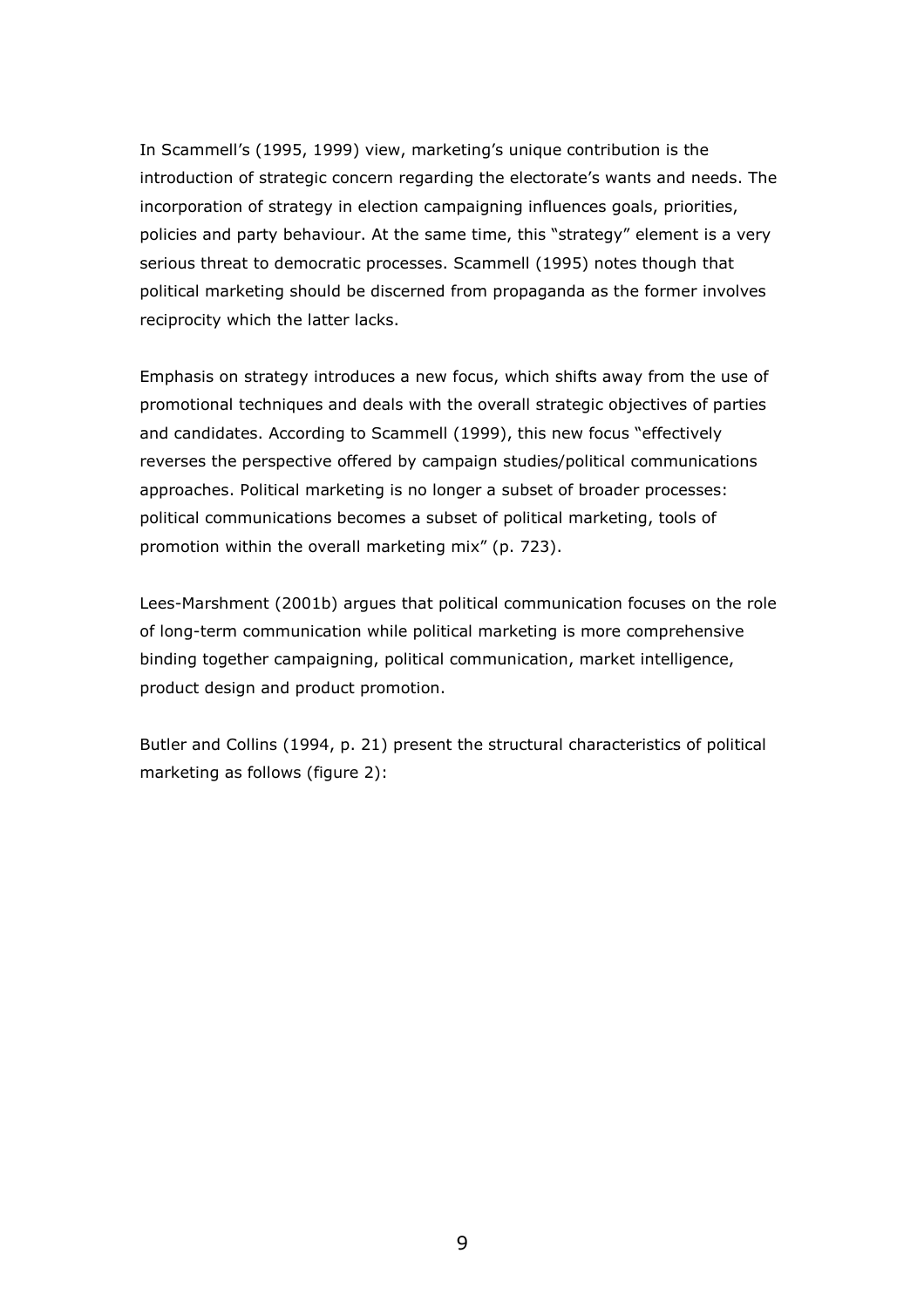| <b>Structural characteristics</b> |                                          |
|-----------------------------------|------------------------------------------|
|                                   |                                          |
| The product:                      |                                          |
| $\Box$                            | person/party/ideology                    |
| $\Box$                            | loyalty                                  |
| $\Box$                            | mutability                               |
| The organisation:                 |                                          |
| $\Box$                            | amateurism                               |
| $\Box$                            | negative perception of marketing         |
| $\Box$                            | dependence on volunteers                 |
| The market:                       |                                          |
| $\Box$                            | ideologically charged                    |
| $\Box$                            | social affirmation                       |
| $\Box$                            | the counter-consumer                     |
| Process characteristics:          |                                          |
| $\Box$                            | style versus substance                   |
| $\Box$                            | advertising and communications standards |
| $\Box$                            | news and media attention                 |
| $\Box$                            | political polls                          |
| $\Box$                            | tactical voting                          |



Through the prism of the aforementioned arguments it can be claimed that political communication can offer guidance to political marketing on how to improve its negative perception, on how to make its outcomes more substantial to voters, on how to improve its standards and on how to attract media attention.

The aforementioned analysis shows quite clearly the "shift" in the focus and range of the concept of political marketing, which has taken place in the past decade. From being a set of theoretical and practical tools for the successful conduct of election campaigns, political marketing has expanded to a permanent strategic element of governance. Thus, from being a subset of a party's electoral communication, it has now grown so much that it has "annexed" political communication as one of its components.

Of course that is how political marketers perceive it. Political communication scholars clearly have a much different perception of the field. According to them, political communication is much wider in scope, focusing on the totality of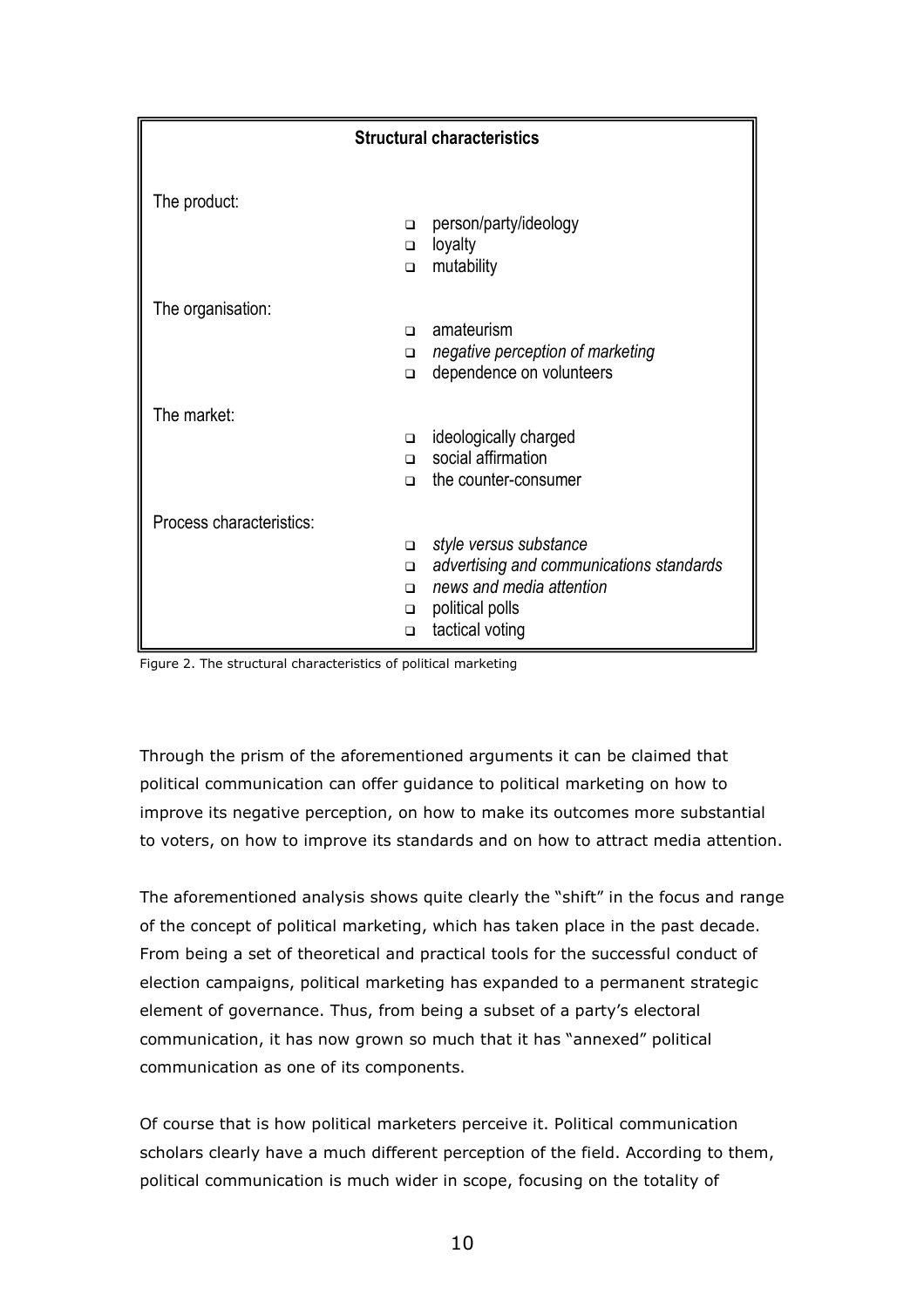communications and interactions taking place within the political process and is not just interested in voter behaviour and campaign studies.

## The "Americanisation" fear

Butler and Collins (1996) note the predominance of the Anglo-American experience in the political marketing literature while Plasser et al (1999) point out the fundamental differences in the institutional contexts of political marketing between Europe and the US. More specifically they note the following six domains of difference:

- 1) the electoral system
- 2) the system of party competition
- 3) the legal regulations of election campaigns
- 4) the media system
- 5) the national political culture, and
- 6) the degree of modernisation in society

Plasser et al (1999) argue that, although the institutional context of political competition is different between Europe and the US, there are structural trends which show that their political marketing processes are becoming similar. Though their research they found that the majority of European political consultants "regarded political marketing practice in the United States as a role model" (p. 96). Moreover, they believed that "if there is a European style of political marketing, then its core is a modification of the American model" (p. 96).

Commenting on their findings, Plasser et al (1999) emphasise that the diffusion of US political marketing techniques in Europe is not a linear process leading to a uniformity of European election campaigning. Apparently, political consultants in Europe use certain US techniques after modifying them in order to meet the requirements of their respective national context.

Wring (1996) explains this transformation and professionalisation of campaigning as part of a process of strategic change from the part of political parties. The phases of this development are "propaganda", "media marketing" and "political marketing". Moreover, he emphasises that "the adoption of marketing strategies does not necessarily mean the dilution of party ideology" (Wring, 1997: 660). Baines et al (2001) consider the "americanisation" of political campaigning in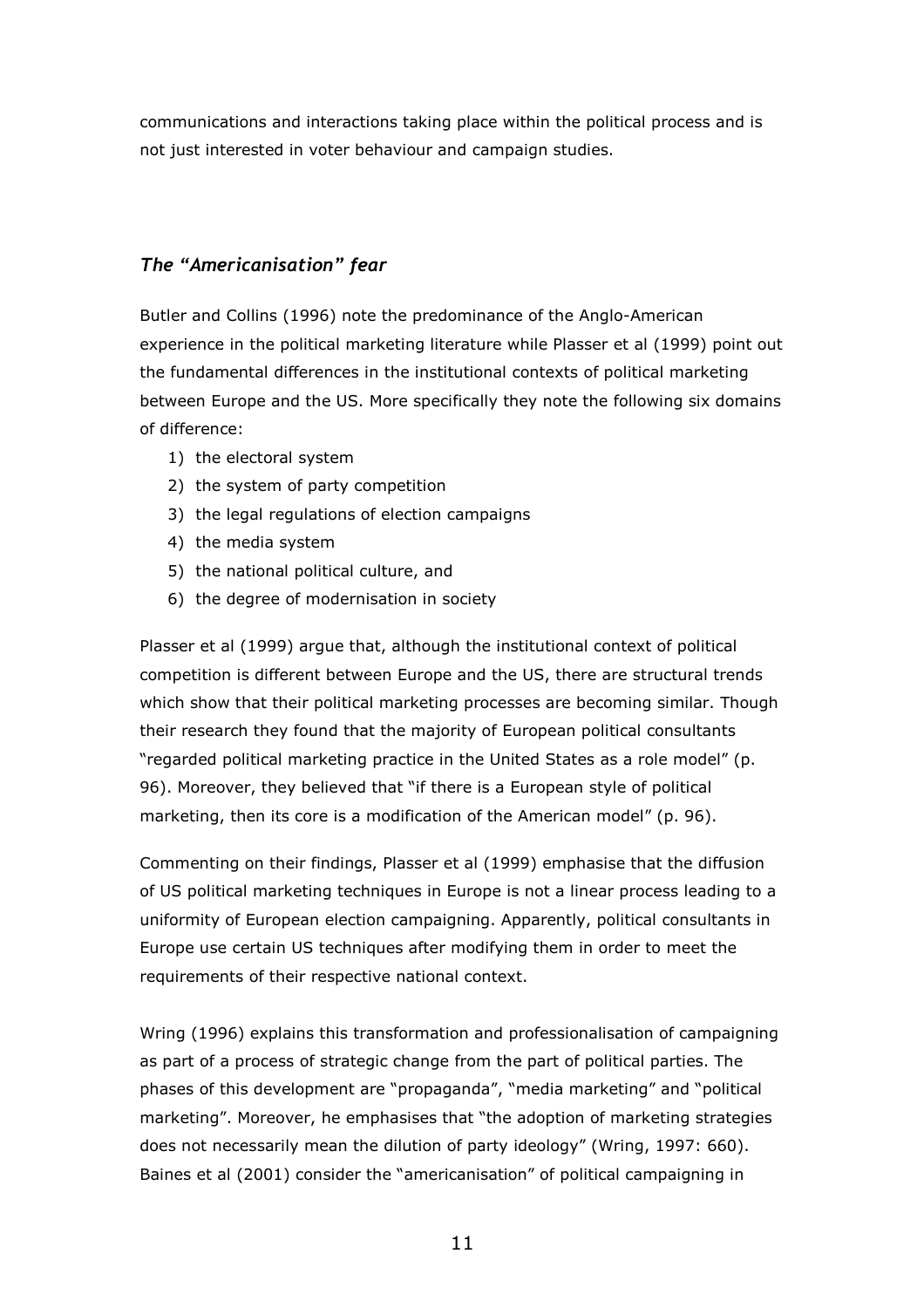Europe as a potential future occurrence if US political consultants operating in Europe export methods without customising them to the local European environment and context.

It is interesting to note that similar fears of "Americanisation" have been expressed for the field of political communication as well. Mancini (1999) has argued that the recent technological developments in telecommunications may "homogenise" voter-manipulating political communication practices. Mazzoleni and Schulz (1999) do not reject such views but claim that the increasing participation of the media in the political process may not necessarily result to a "corruption" of political institutions and to their replacement by the media. Moreover, other scholars such as Gibson and Rommele (2001) claim that the modernisation of electoral campaign strategies is a necessary and proactive effort for the future survival and relevance of political parties and reflects their responsiveness to their changing external environments.

Blumler and Kavanagh (1999) argued that the adoption of US-style campaign practices and tools by European parties does not lead to an "Americanisation" of European politics as these practices are shaped in relation to the cultural, social and institutional environment of each country [what Negrine and Papathanassopoulos (1996) call a "transmutation" of practices].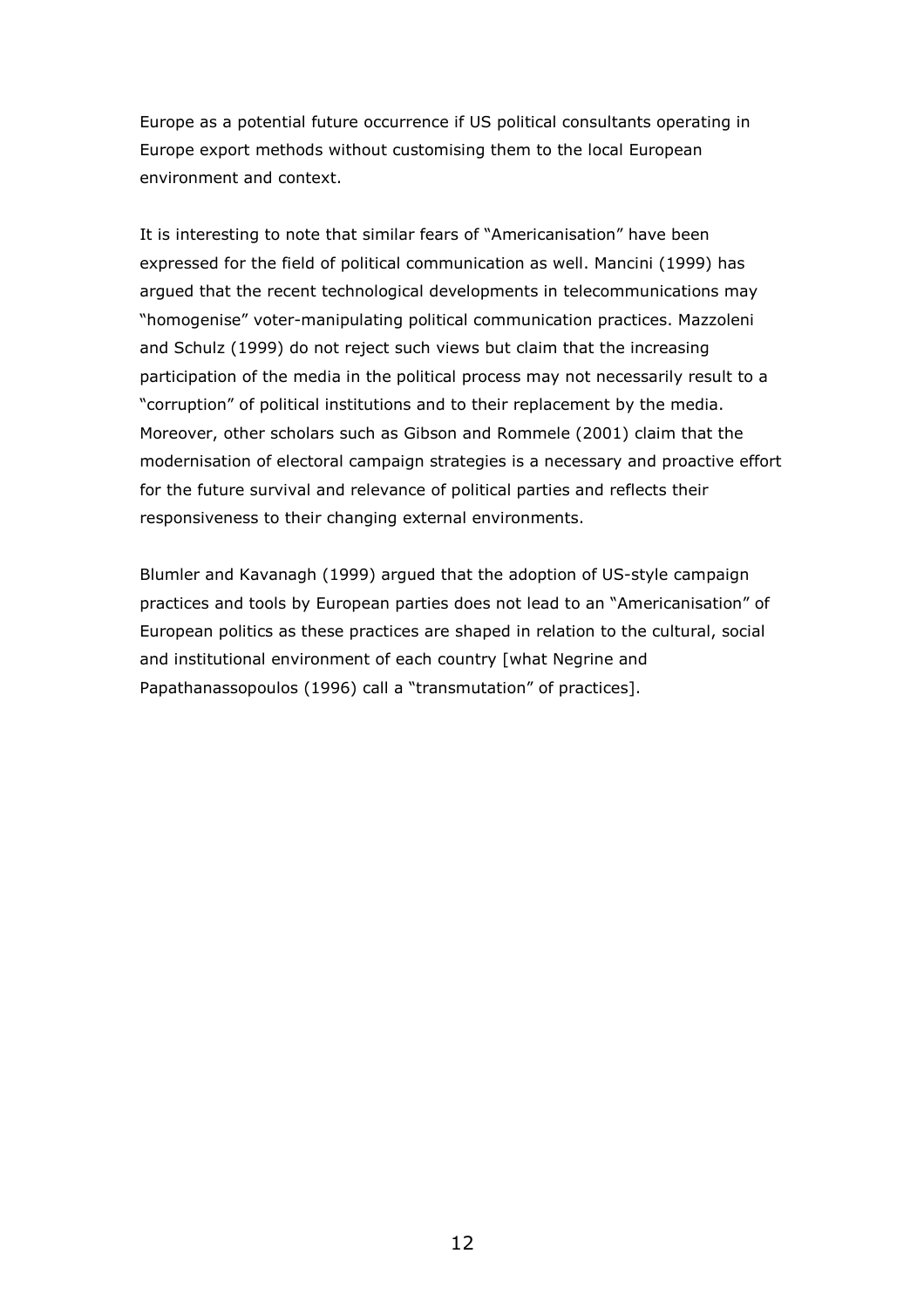#### References

Baines P. R., Scheucher C. and Plasser F. (2001) The "Americanisation" myth in European political markets: a focus on the United Kingdom. European Journal of Marketing, vol. 35, no.9-10, pp. 1099-1116

Blumler J. G. and Kavanagh D. (1999) The Third Age of Political Communication: Influences and Features, Political Communication vol. 16, pp. 209-230

Butler P. and Collins N. (1994) Political marketing: structure and process. European Journal of Marketing, vol. 28, no.1, pp. 19-34

Butler P. and Collins N. (1996) Strategic analysis in political markets. *European* Journal of Marketing, vol. 30, no.10-11, pp. 32-44

Butler P. and Collins N. (1999) A conceptual framework for political marketing. In Bruce I. Newman (ed.) Handbook of political marketing. Thousand Oaks, CA: Sage Publications, pp. 55-72

Franklin B. (1995). A bibliographical essay. Political Communication, vol. 12, pp. 223-242

Gibson R. and Rommele A. (2001). A Party-Centered Theory of Professionalised Campaigning. Harvard International Journal of Press and Politics vol. 6, no. 4, pp. 31-43

Harrop M. (1990) Political marketing. Parliamentary Affairs, vol. 43, pp. 277-291

Kavanagh D. (1995) Election campaigning: the new marketing of politics. Oxford: Blackwell Publishers

Kavanagh D. (1996) New campaign communications: consequences for political parties. Harvard International Journal of Press and Politics, vol. 1, no. 3, pp. 60- 76

Kotler P. and Kotler N. (1999). Political marketing: generating effective candidates, campaigns, and causes. In Bruce I. Newman (ed.) Handbook of political marketing. Thousand Oaks, CA: Sage Publications, pp. 3-18

Lees-Marshment J. (2001a) The product, sales and market-oriented party: how Labour learnt to market the product, not just the presentation. *European Journal* of Marketing, vol. 35, no.9-10, pp. 1074-1084

Lees-Marshment J. (2001b) The marriage of politics and marketing. Political Studies, vol. 49, pp. 692-713

Lock A. and Harris P. (1996) Political marketing - vive la difference. European Journal of Marketing, vol. 30, no. 10-11, pp. 21-31

Maarek P. J. (1995) Political marketing and communication. London: John Libbey & Co.

Mancini P. (1999) New Frontiers in Political Professionalism. Political Communication, vol. 16, pp. 231-245